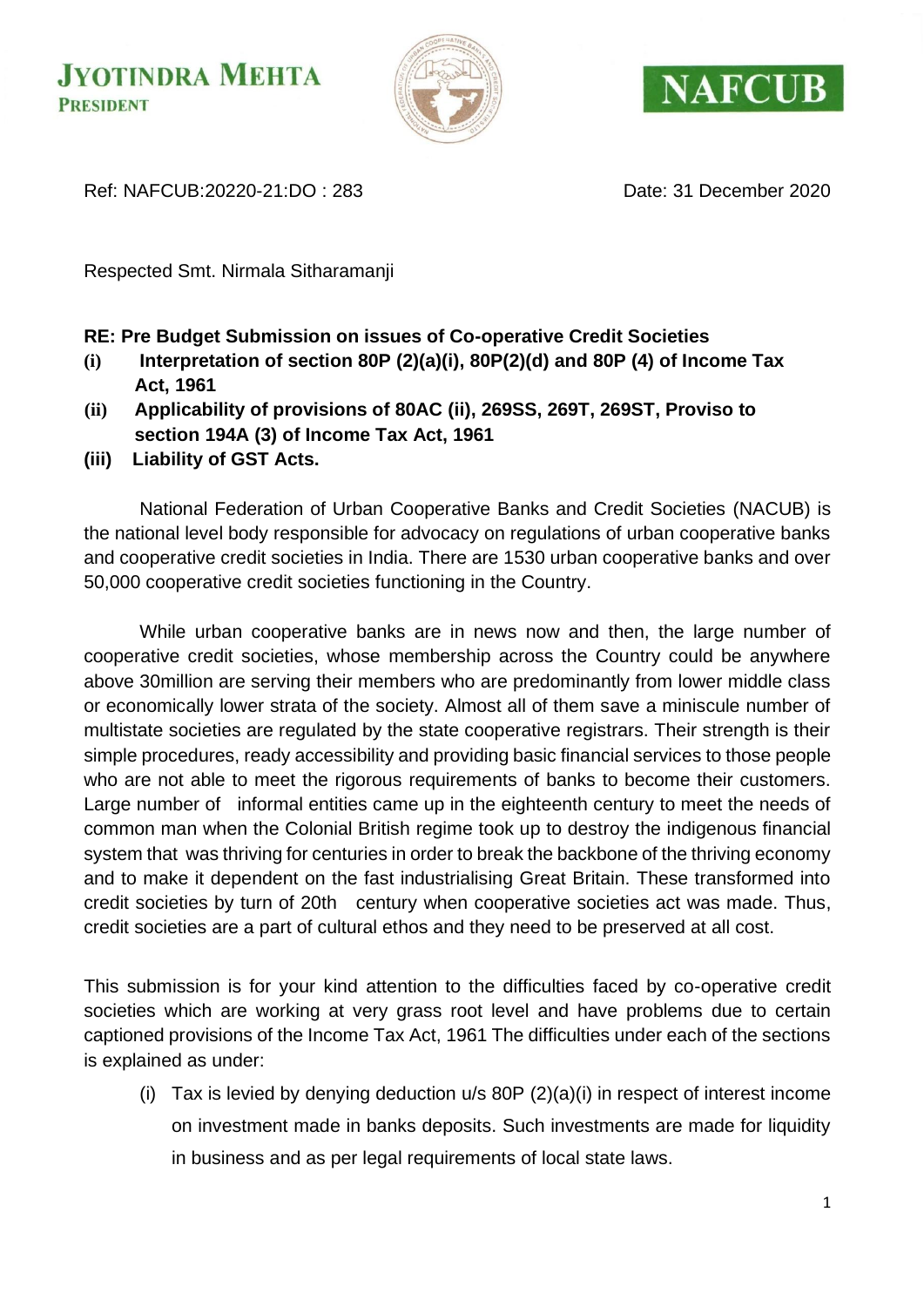

## **NAFCUB**

- (ii) Tax is levied by denying deduction u/s 80P (2)(d) in respect of interest income received from deposits with co-operative banks.
- (iii) Credit Societies are financial intermediaries and their business with their members is like that of a bank with its customers. However, their cash transaction are treated as though they are non financial business entities and are not permitted u/s 269SS, 269T and 269ST. Being a financial intermediary, activities of a credit society is not possible without the department considering them to be in violation of mentioned section. Such a stand by the Department will virtually kill the sector.
- (iv) Draconian provision of non-availability of deduction u/s 80P as per Section 80AC (ii), if the Income Tax Return is filed after due date by Co-operative Society.
- (v) TDS is deducted from interest income on bank deposit with co-operative banks in line with proviso to Section 194A (3), resulting in reducing the availability of liquid funds for operation of co-operative society.
- (vi) Compliance of GST registration is to be made even on service charge income which is of a very nominal amount collected from members.

Each of the above mentioned six issues is of crucial importance for the working of credit societies and , if not rectified, they are collectively potent to ensure demise of this important segment of financial intermediation that has umbilical connection with the informal sector and with people outside mainstream banking fold.

Well thought out concessions to the entire cooperative credit sector were being given as the bulk of the clientele of this sector comprised of people of very limited income and of the informal sector.

In 2006, the Govt. of the day felt that cooperative banks had grown big and that their earnings had to be taxed, though the entire income tax paid by the all the 1530 odd urban cooperative banks put together is hardly of the order of Rs2000cr.and it was very evident that creation of reserves was one of the main avenues of augmenting capital of the cooperative banks.

However, introduction of Sec80(P)(4) was clearly meant to tax income of cooperative banks only, leaving the status of credit societies fully unaffected by the introduction of this section.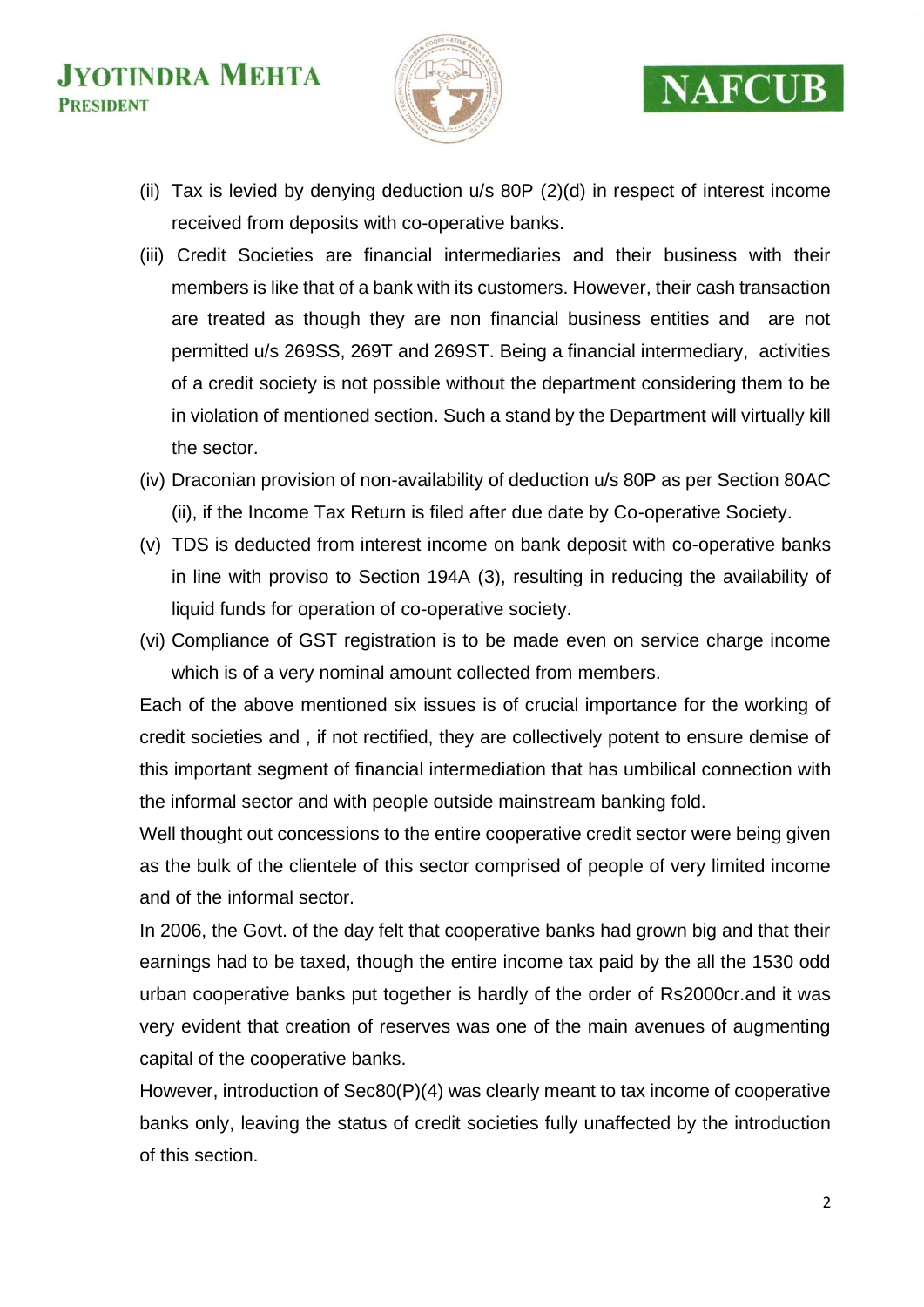

## **NAFCUB**

By not recognising that the credit cooperatives are distinct from other cooperatives while interpreting the sections 80P(2)(a)(i), 80P(2)(d) and 80P (4) on one hand and sections 80AC (ii), 269SS, 269T, 269ST, and proviso to section 194A (3) on the other are being interpreted in a manner that will strangulate the sector.

 The following are the details of. difficulties faced section wise, and suggestions to mitigate them

### **1. Interpretation of applicability of provisions of Section 80P(2)(a)(i), 80P(2)(d) and 80P(4) cooperative credit societies**

**1.1**Co-operative Credit societies accept deposit from and lend the same to members and also earn interest from loans to members. It also earns interest income from deposits invested with the banks to maintain liquid funds to meet any eventuality and also to comply legal requirements. Thus, said income is attributable to business of credit society and so eligible for deduction of whole income u/s 80P(2)(a)(i) of Income Tax Act and accordingly such income is not taxed. However, in case of Totgars' Co-operative society ltd v. ITO [332 ITR 283 (SC)] held that the words of the amount of profit and gains of business in section 80P(2)(a)(i) emphasizes that the income in respect of which deduction is sought must constitute the operational income and not the other income which accrues to the society. Accordingly, it was held that interest earned by appellant cooperative society on surplus funds invested in short term deposits with banks and in government securities is not eligible for deduction u/s 80P.

#### **Department is indiscriminately applying the above decision to all kind of co-op. societies including credit co-op. societies to disallow the deduction claimed u/s 80P(2)(a) against the income from investments without appreciation of facts as under.**

- i. At the first instance, the ratio mentioned in the decision in case of Totgars' Co-op. Sale Society (supra), as observed by Supreme Court itself, was confined only to the facts of the case before it & accordingly, it cannot be applied in general to all types of co-op. societies.
- ii. In the case of Totgars', the Hon'ble Supreme Court had not spelt out anything with regard to operational funds in the hands of co-operative credit societies since it was applicable to co-operative sale societies only.
- iii. Assessee, in Totgars' case, had admitted that it had invested surplus funds, which were not immediately required for the purpose of its business, in short term deposits; the surplus funds arose out of the amount retained from marketing the agricultural produce of the members; On the other hand, since all of liquid funds in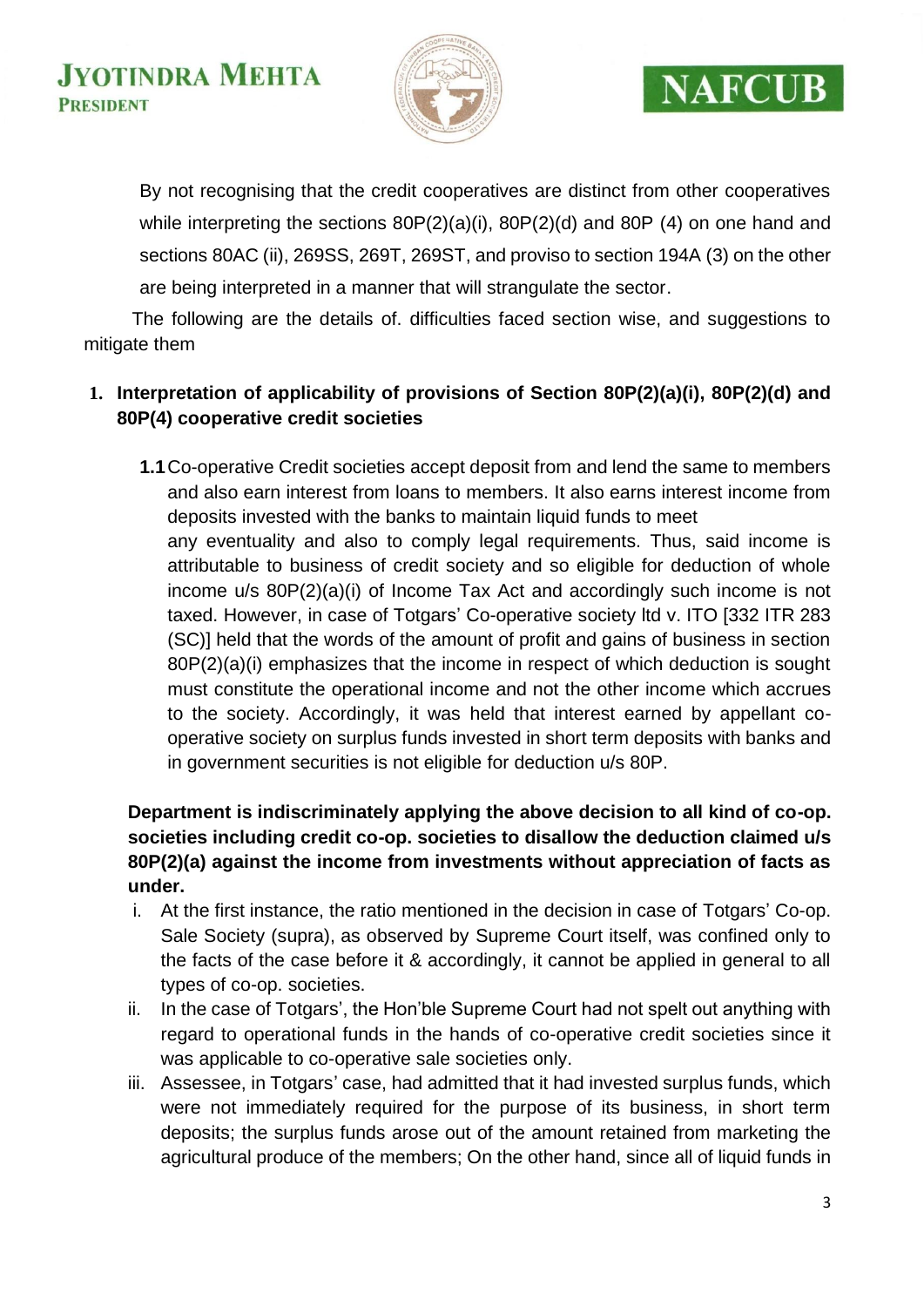

## **NAFCUB**

case of financial intermediary like cooperative credit society is at all times treated as the working funds, there cannot be any similarity.

iv. Assessee, in Totgars' case carried on two activities, namely, (i) acceptance of deposit and lending by way of deposits to the members; and (ii) marketing the agricultural produce; and that the surplus had arisen emphatically from marketing of agricultural produces. Whereas, in the case of cooperative societies that are exclusively co-op. credit societies, do not carry out any activity other than providing credit facilities to its members and that the funds are essentially operational in nature. The only fund available with the pure credit societies is deposits from its members and, thus, there are no surplus funds as such.

By considering all the above clinching dissimilarities, Ahmedabad bench of Hon'ble ITAT in case of Jafari Momin Vikas Co-op Credit Society Ltd. vs. ITO [ITA No.1491/Ahd/2012 for A.Y. 2009-10], rightly held that ratio laid down by the Hon'ble Supreme Court in the case of Totgars' Co-op Sale Society Ltd (supra) cannot be applied to the facts of the appellant credit society and accordingly deduction u/s 80P was allowed against interest income from deposits with nationalized banks.

It may be however observed that there are instances of courts interpreting otherwise therefore on account of absence of clarity, thousands of cases are pending at various appellate stages.

Important point is that intention of government could not have been anything but what is clearly spelt out in Sec80(P)(4) which unambiguously continues the existing tax benefits of cooperative credit societies. u/s 80(P). It is most likely that courts would eventually give relief to co-operative societies after long litigation process. But due to this delay, both the sides are affected in terms of waste of time and money without eventually making no appreciable contribution to the revenue.

It will go a long way in mitigating hardships of litigation expenses as well as of blocking precious funds of the thousands of cooperative credit societies, if a clear and express provision is made for not taxing interest income on bank deposits by inserting sub-section providing that "**in respect of interest income derived by cooperative credit society from investment made with banks, the whole of such income"** or CBDT instruction be issued for clear interpretation after considering intention of law.

**1.2** Similarly, Section 80P(2)(d) provide that interest income received by co-operative society from investment with any other co-operative society is deductible i.e. no tax is levied on such income. However, honourable Karnataka HC in case of Principal Commissioner of Income-tax, Hubballi vs. Totagars' Co.Op. Sale Society (2017) held that interest income is taxable if received by co-operative society from co-operative bank even though co-op. bank is co-operative society. This judgement is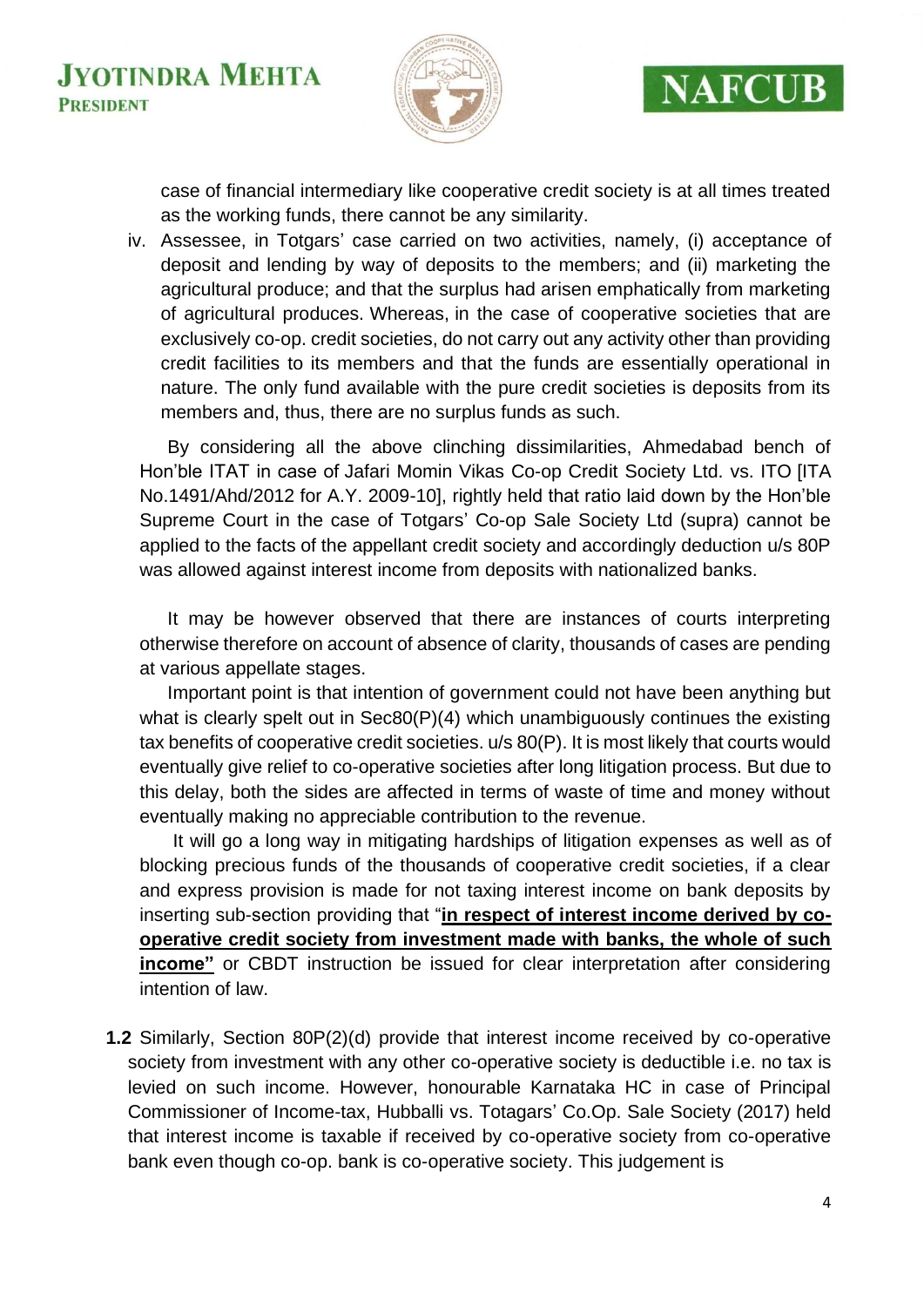



based on interpretation of section 80P (4) which provides that the provisions of section 80P shall not apply in relation to any co-operative bank. Number of courts have differed on this issue. The intention of section 80P (4) was for taxing income of bank and not of income of co-operative societies which receive income from investment with co-operative banks. But now, litigation have started and tax demands are raised and recoveries actions are initiated by freezing bank accounts of co-operative credit societies.

**To mitigate this difficulty, it is suggested that Sec. 80P(4) which reads as "Section 80(P) shall not apply in relation to any co-operative bank." may be amended to read as "Section 80(P) shall not apply in relation to the income of any cooperative bank"**

#### **2. Applicability of Section 269SS & Section 269T to Cooperative Credit Societies**

- **2.1**Co-operative credit societies are expected to provide facilities to their members in same way as in case of banks and so they accept deposits from members in cash and also repay deposit in cash. Society is also required to give loans in cash to their members to fulfil immediate needs. But as per section 269SS, no person, subject to certain exceptions can accept loans or deposit of money otherwise than by account payee cheque or draft and in similar way as per section 269T of Income Tax Act. Deposit cannot be repaid otherwise than by cheques or draft. The applicability of section 269SS & 269T is not only limited to single cash transaction of Rs. 20,000/- but it covers even aggregate of cash transactions which exceeds Rs. 20,000/-.
- **2.2** Various courts have interpreted the law that the exception is provided only for banks and as co-operative credit societies are not banks hence liable for penalty on cash transactions. The repercussions of this interpretation will virtually cripple the cooperative credit societies, since their customers who are mostly from informal sector do most of their transactions in cash. Even though they may individually be of small amounts, in aggregate they add up to amounts which will attract penalty. It is imperative that credit societies are treated on par with banks in compliance of Section 269SS and 269T. The banks are exempted from Section 269SS & 269T and so banks are accepting and repaying deposit in cash. But coop. credit societies are not fall in the list of exceptions of Sec. 269SS and 269T. Co-operative credit societies are subject to control of co-operative registrar and also subject to audit by auditor appointed by co-operative department of state government. KYC documents of all the members have to be obtained by the society and if the society found making mischief of accepting deposit without KYC,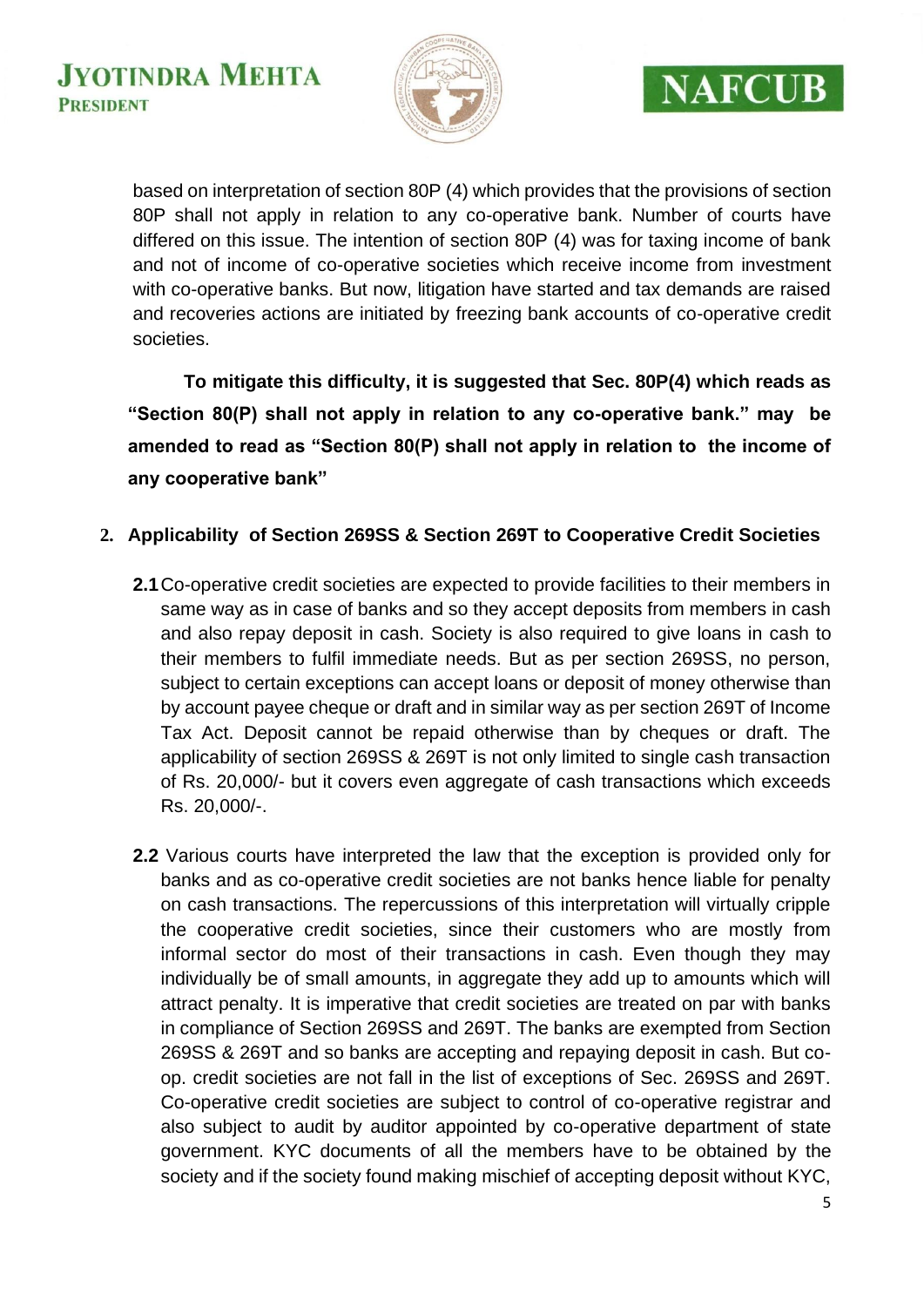



tax can be levied on such cash deposit u/s 68. The intention of Section 269SS and 269T is only for the

**2.3** Curbing practice of reflecting huge cash deposit found during search actions. So, applying sections 269SS and 269T to co-operative credit societies is not in consistent with intention of the law.

**It is therefore suggested that co-operative societies be treated at par with co-operative banks and for this purpose and co-operative credit societies be added in exceptions provided in item (b) of first proviso to Section 269SS and exceptions provided in item (ii) of second proviso to Section 269T.**

3. **Interpretation of applicability of Section 269ST to cooperative credit societies**

Co-operative Society give loan of even more than 2 lacs to its members and repayment of loan is made by members in cash even by way of instalments of less than 2 lacs and in all such situations, violation of section 269ST occurs. Cash recovery of instalment of loan is essential for financial activity but due to Sec. 269ST, it is difficult for the credit society to do activity of credit facility with the members. It is worth to mention that Co-operative banks are covered in exception in item no. (i)(b) of proviso to section 269ST of Income Tax Act but co-operative societies are not included in exceptions. So, inclusion of co-operative society along with co-operative bank should be made and remove undue hardship on credit society.

Alternatively, Government may issue notification as Government is empowered by item no. (iii) of proviso to sec. 269ST and Government can exclude any class of person from the applicability of provisions of section 269ST.

#### **4. Denial of deduction u/s 80P if income tax return is filed after due date, as per Section 80AC(ii)**

Co-operative societies operate at grass roots level working mainly for those people who do not get easy access to banks and are working in those areas where commercial and co-operative banks are not able to work effectively. Such co-operative societies are managed by people, who are not very well acquainted with all income tax provisions. They work at very small levels with low administration cost. Many of them are not aware about the legal position that the benefit of deduction u/s. 80P which get lapsed, if the filing of income tax return gets delayed beyond due date and also charged with late filing fees and penal provisions for late

filing of return. This provision is very harsh particularly small co-operative societies due to no basic exemption limit to co-operative societies. Even those cooperative credit societies who have to pay minimal or no income tax. Inadvertent delay to file return in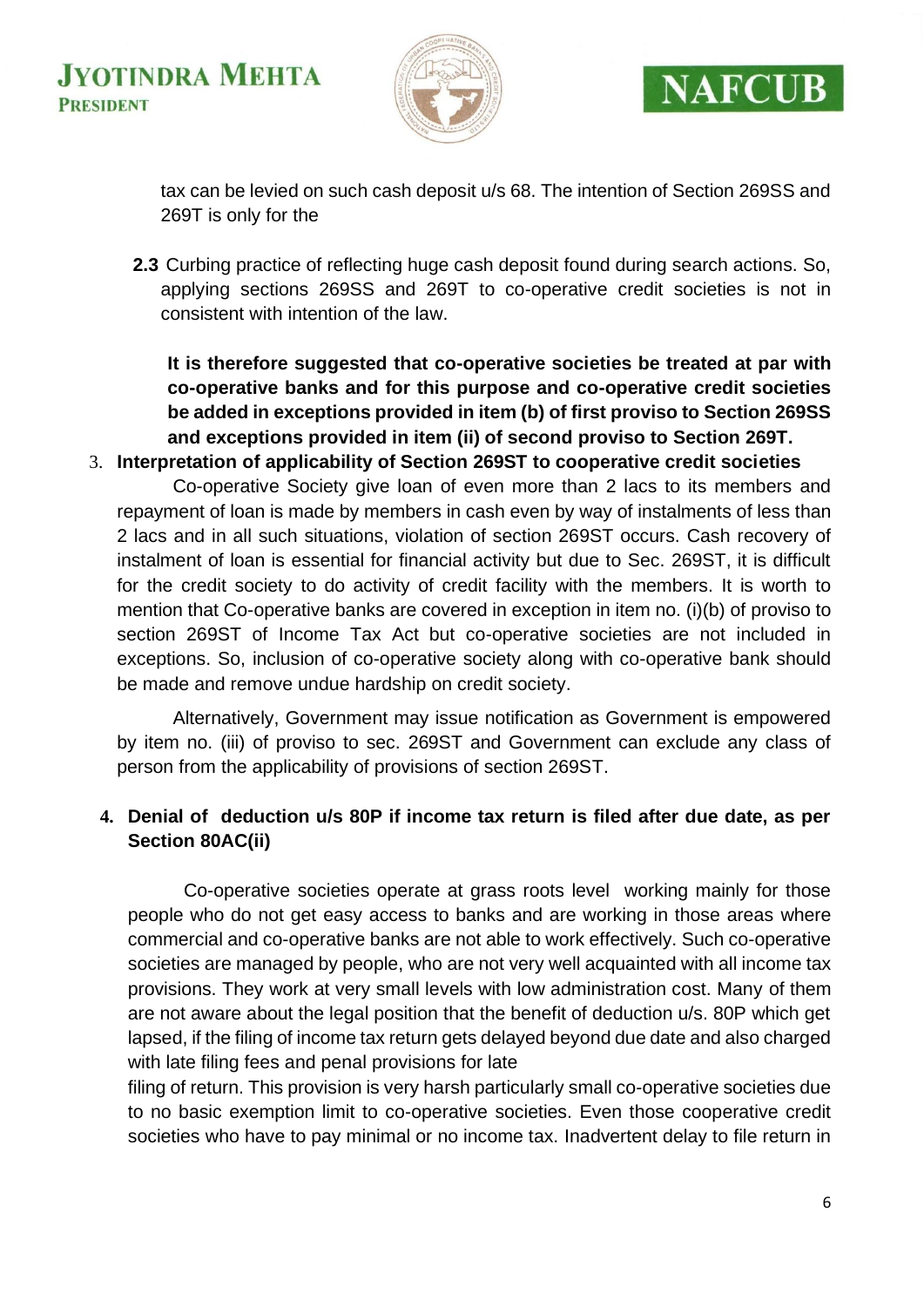



time by these societies would result in crippling penalty of denial of deduction u/s 80(P), which is rather harsh.

**Considering this hardship**, **Section 80AC (ii) may be amended by excluding deduction u/s 80P from 80AC (ii).**

#### 5. **Applicability of proviso to Section194A(3) to cooperative credit societies:**

- **5.1** Up to F.Y. 2019-20, Co-operative banks were not liable to deduct TDS on interest payment made to co-operative societies but due to insertion of proviso to Section 194A (3) by Finance Act 2020 co-operative banks whose receipts are exceeding 50 Cr., they are liable to deduct TDS on interest payment to co-operative credit society.
- **5.2** This created hardship to co-operative society; their funds are blocked in form of TDS which is deducted by co-operative banks. Co-operative credit society can invest only in scheduled co-operative bank or district co-operative bank which are liable to deduct TDS and as per Section 80P(2)(d), the interest received by co-operative society from co-operative bank is not taxable and so to avoid tax deduction from interest income, co-operative society have to approach to ITO
- **5.3** (TDS) for obtaining no TDS certificate. We know that charter of government is for public convenience and government never desire to create such hardship unless there is revenue to government. So, it is requested that the proviso of section 194A(3) be deleted.

#### **6. Applicability of provisions of GST Act:**

**6.1** Applicability of GST to Co-op. Credit Societies

Interest income is exempt supply by virtue of the entry no. 27 of Notification no. 12/2017- Central Tax (Rate). This notification has prescribed the list of service exempted from GST. As the interest is covered in the notification related exemption on services, it is no doubt that interest is also covered under the scope of supply. And so interest is also to be considered in the definition of aggregate turnover.

Now, Co. Op. Credit societies have mainly interest income and very nominal amounts of service charges from the members of the societies. If the societies are having only interest income of Rs. 20 lakh or more then also societies are not liable to take registration by taking benefit of Sec. 23(1)(a) of CGST Act as it is engaged exclusively in the supply of service wholly exempt from tax. But due to having nominal amounts of service charges from members (which are taxable) mainly in nature of reimbursement or compensatory, societies are required to obtain registration under GST as per Sec. 22 and comply with all the requirements of filing various returns under GST Act.

**6.2** In the most of the cases, liability of GST arises of very nominal amount but due to requirements of compliance of procedure prescribed under GST rules, high